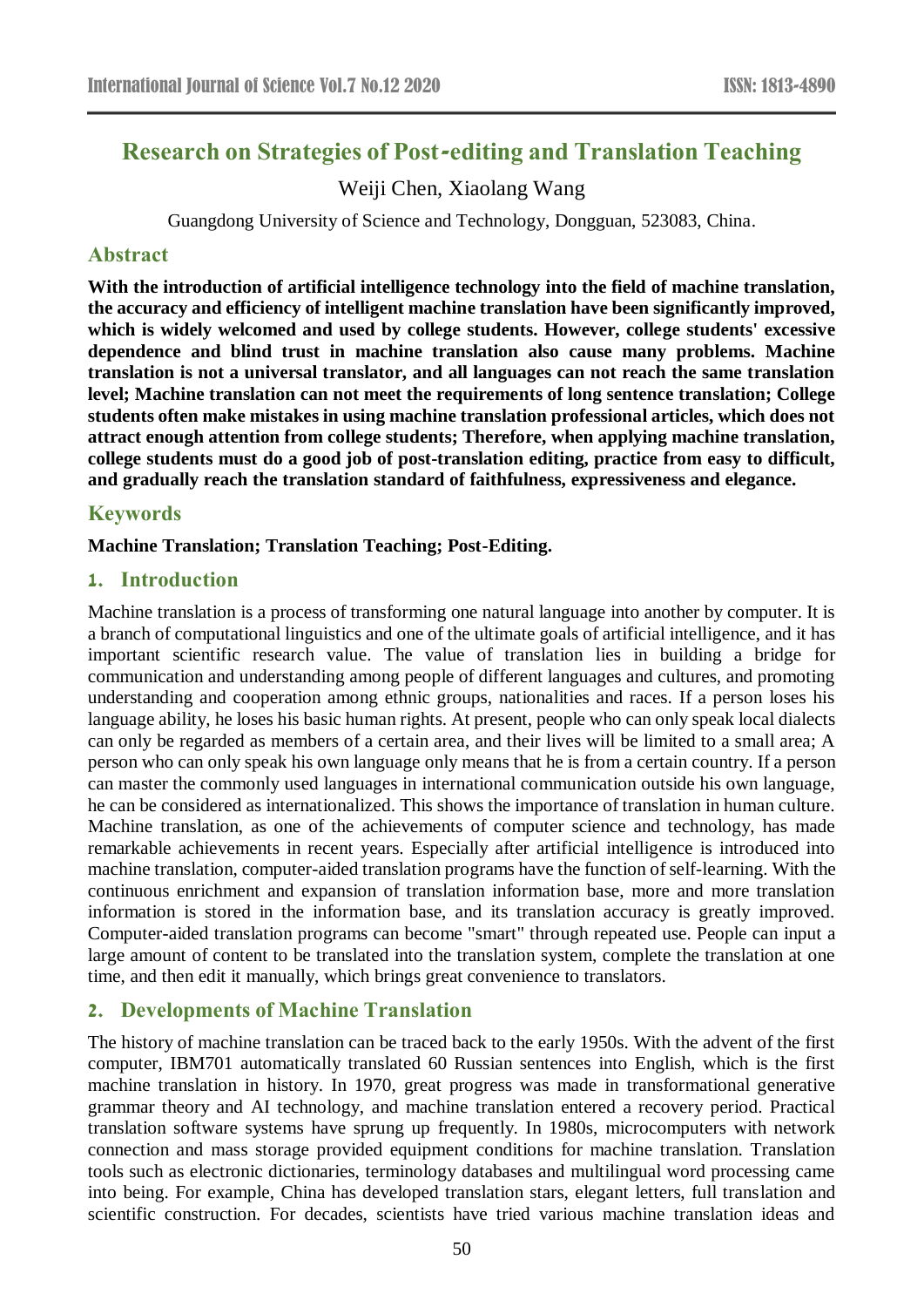methods. First, according to the regular machine translation ideas, they have tried direct translation, conversion translation and intermediate language. Secondly, the idea of machine translation based on examples; Thirdly, the machine translation system based on statistics. The above translation attempts are not satisfactory, and the mistranslation rate is very high. Until 2014, machine translation ushered in the biggest breakthrough of neural network machine translation. Neural network is not a new thing. In fact, it has been invented for more than 80 years. Neural network machine translation has made a breakthrough and become the absolute mainstream of modern machine translation. In 2015, computer recognition realized image recognition for the first time beyond human beings; In 2016, Google's neural machine translation system made a major technological breakthrough, and realized a simple and elegant solution of translating between multiple languages by using a single neural machine translation model in the field of machine translation. Compared with the previous statistical machine translation system, its translation error rate was reduced by more than 60% in English-French, English-Chinese, English-Western and other language pairs.

## **3. Problems of using Machine Translation by college students**

There are many advantages of machine translation, such as saving manpower, cost and improving work efficiency. Moreover, the accuracy and readability of the translated text in the current market have been greatly improved compared with before. However, there are still limitations, such as people's emotions, cultural elements contained in the translated language, poetry, puns, tongue twisters and anti-expressions and mocking words can't be translated by machines. In the occasion of interpretation, the machine can't adapt to the sudden situation on the spot. Therefore, as a language learner, we should treat machine translation correctly, and we should not be afraid or rely on it completely. The quality of manual translation is much better than that of machine translation. Moreover, in the field of interpretation, one of the advantages of manual translation is that it can deal with some problems flexibly on the spot. For example, a story or a joke is suddenly interspersed in the speaker's conversation. If the story or joke involves the cultural elements in the target language or the target language, the machine cannot translate it, at least at present, but people can translate these cultural elements. Traditional translation teaching mode pays more attention to the analysis of sentence grammar and the mastery of translation skills. This can certainly train students' ability to analyze and translate sentences.

With the large-scale market investment of a large number of translation software and translation machines, more and more people use machine translation under the Internet conditions, and the ways are more and more convenient. Text translation, speech translation, scanned image translation and simultaneous translation of conferences are widely used in scientific research, teaching, tourism and international exchanges. The machine translation function of smart phones is especially popular and relied on by college students. College students are increasingly inseparable from machine translation in learning English, completing English homework, writing English abstracts, translating professional papers and consulting foreign language materials. College students' dependence on machine translation is also manifested in film and television entertainment. For example, when many college students watch foreign movies and play video games on mobile phones and computers, they will download corresponding language translation software at the same time.

Machine translation can not completely satisfy college students, mainly because of its own disadvantages. Its disadvantages are firstly manifested in that machine translation cannot be separated from pre-human translation materials, and intelligent neural network translators only look for the best matching translation in the pre-human translation database. Without the database of human translation materials, machine translation will be unable to do anything. Secondly, it is difficult for machine translation to solve the problem of semantic ambiguity, including lexical and grammatical ambiguity as well as ambiguity caused by cultural differences, especially semantic ambiguity is ubiquitous in cross-language communication. Language can't exist without the use scene of human beings, which shows that the implication of language comes from the past culture and shared memory.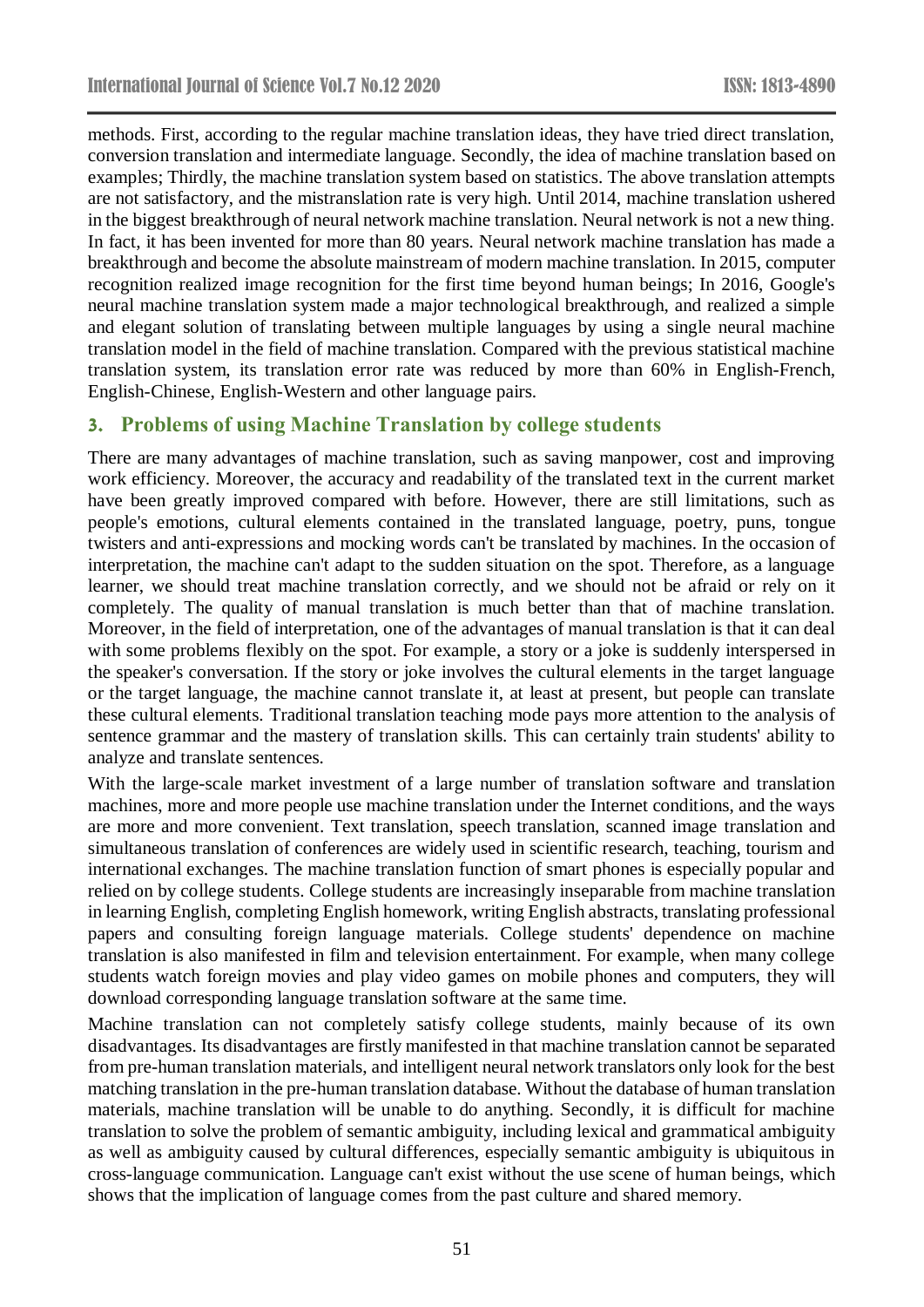Although machine translation has made great progress, the neural network system is based on the data set of manually translated works. If the data sets in some professional fields are not perfect, the machine translation will not be credible. In Chinese-English translation, it is mainly manifested in the fields of Chinese medicine, catering and law. Traditional Chinese medicine is a combination of medicine and Chinese traditional culture. The names of traditional Chinese medicines have Chinese characteristics, among which there are many unfamiliar words. Foreigners lack a comprehensive and profound understanding of the rich cultural connotations of traditional Chinese medicine, and their translation works in the treatment of traditional Chinese medicine are very limited. Therefore, the translation of traditional Chinese medicine by machines is unsatisfactory and mistranslations frequently occur.

#### **4. Post-editing strategy**

When college students use machine translation, it is necessary for foreign language educators to remind college students of the shortcomings of machine translation. In order to ensure the quality of translation, post-translation editing is essential.

Post-translation editing is a process of perfecting the content of machine translation through a small amount of manual modification, that is, editing the translation generated by the machine translation system after processing from the source language to the target language. The workload of posttranslation editing may vary greatly. Although the introduction of artificial intelligence has made great progress in machine translation technology, due to the mechanical nature of translation software, machine translation will not have the flexible analysis and processing ability of manual translation for a long time. The translation quality produced by machine translation still cannot reach the accuracy of manual translation. In order to achieve the balance between translation quality and translation efficiency and give full play to the advantages of man-machine interaction, posttranslation editing has become an active service mode adopted by the translation industry. As a necessary supplement to machine translation, post-translation editing is an important way to improve the quality of machine translation, and it is also an important representation of human-computer interaction translation. For college students, using machine translation can save translation time and get basic hints on English vocabulary and sentence patterns, which is a translation method that teachers encourage college students to use.

Compared with manual translation, machine translation software still needs to be improved, such as recognition errors in cognitive dimension, knowledge dimension and skill dimension, which must be reviewed and edited after translation. Post-translation editing is often influenced by the type of edited material, the quality of machine translation, the requirements and time of translation, and is generally divided into quick post-translation editing and complete post-translation editing. Among them, quick post-translation editing uses the original output of machine translation as much as possible, with emphasis on modifying the wrong translation parts, cultural differences and reorganizing the sentence structure without modifying the style of the translation. The goal of complete translation is correct grammar and punctuation, accurate translation, easy to understand and consistent style, with emphasis on accurate grammar, punctuation, spelling, translation and terminology, and maintaining cultural differences and consistent style.

In college students' English learning, in order to better promote post-translation editing of machine translation, first of all, college students should edit the translation of machine translation in order to achieve the standard of correct translation and clear expression; Secondly, if time and energy permit, college students should make advanced editing according to the language habits, characteristics and customs of the original text, edit the translation according to the basis of machine translation, and conceive to create a high-level translation with fluent language, accurate translation and writing in line with the language characteristics of the original text. For the basic editing content, the operating principles and editing strategies summarized by Cui Qiliang are adopted. First, pursue semantic translation to ensure that information is not accidentally added or deleted; Secondly, following the basic spelling principle, there is no need to change the author's language style; Third, use the original